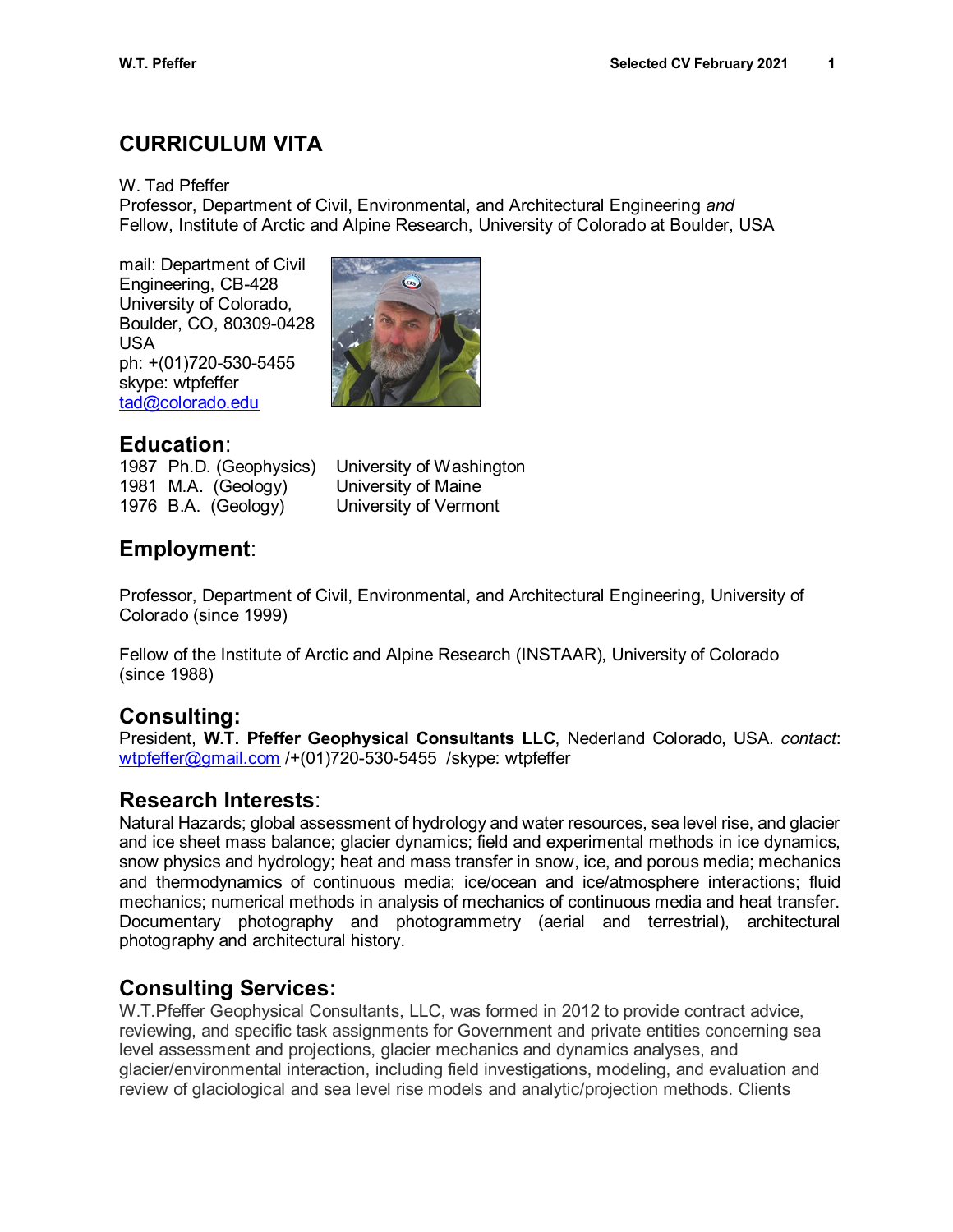include the Prince William Sound Citizen's Advisory Council, Anchorage, AK, RTI International, and Department of Energy.

### **Service: Visiting positions:**

Jefferson Science Fellow, US Dept. of State/USAID, Washington DC (2015-16)

#### **Campus/National/International Professional Activities**:

Member, University of Colorado Privilege and Tenure Committee (2019 – present)

Departmental Representative, Boulder Faculty Assembly (2005 – present)

Member, Boulder Faculty Assembly Budget and Planning Committee (2018 – present)

Expert Witness testimony, House Committee on Science, Space, and Technology Hearing "Earth's Thermometers: Glacial and Ice-Sheet Melt in a Changing Climate," Washington DC, 2 July 2019.

Committee member and contributor: Arctic Synthesis Workshop (Washington DC, 17-20 April, 2017)

Founding Editor, Oxford University Press *Oxford Research Review/Natural Hazard Science*, 2013-present

Committee Member, National Academy of Sciences, National Committee for the International Union of Geodesy and Geophysics, 2012 – 2017.

Lead Author, IPCC AR5 WGI, Chapter 13 (Sea Level Change); 2010 – 2013.

Panel Member, National Academy of Sciences/National Research Council Committee on Sea Level Rise in California, Oregon, and Washington (2010-2011)

Sigma Xi Distinguished Lecturer (2011-2012)

Member, Climate Science Rapid Response Team (2010 – Present). See <http://www.climaterapidresponse.org/>

Lead Author, Arctic Monitoring and Assessment Program (AMAP) Snow Water Ice and Permafrost Assessment, Module 3C, Chapter 5 (2008-2010)

Contributor and reviewer, UNEP Climate Change Science Compendium, 2009 - Present.

National Science Foundation, Office of Polar Programs, Antarctic Division, Review Panel Member, 2010

National Science Foundation, Office of Polar Programs Arctic Section Committee of Visitors, November 2006.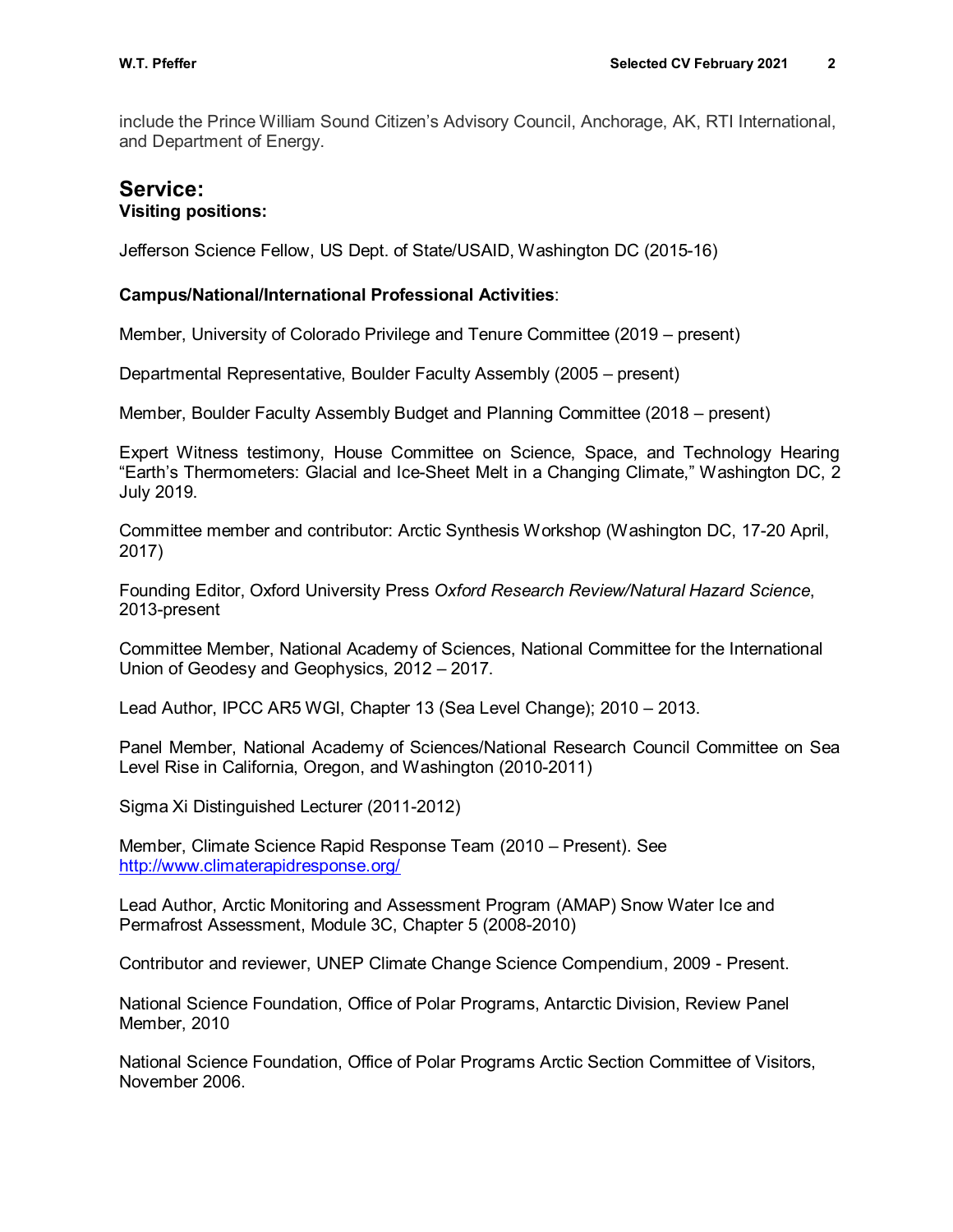Cryosphere Section Executive Committee, American Geophysical Union (2004 - 2010)

American Geophysical Union Fall Meeting Planning Committee, 2012, 2013

Session Convener, American Geophysical Union Fall Meeting, 2001, 2003, 2004, 2005, 2006, 2007, 2008, 2009, 2011, 2012, 2013

Invited Speaker, Polar Research Board (National Academies), November 2006; Arctic Climate Impact Assessment, 2005, 2012

Associate Editor, Journal of Geophysical Research, Earth Surface Processes (2003-2006) Associate Editor, Journal of Geophysical Research, Solid Earth (1998-2003) Publications Committee, International Glaciological Society. Scientific Coordinator, National Ice Core Laboratory. 1991-1993.

Proposal and manuscript reviews (approximately 10/yr total).

Various Invited Scientific Lectures: 15-20 per year, 2008 – 2014. Other Public Lectures: 10-15 per year, 2008 – 2014.

## **Awards**

Jefferson Science Fellowship. National Academy of Sciences, in residence at US Dept. of State/USAID, Washington DC, 2015-2016.

Nye Lecture, American Geophysical Union, December 2011.

University of Colorado Council on Research and Creative Work, Sabbatical year support for 2007-2008.

Graham Foundation for Advanced Studies in the Fine Arts, Chicago, Illinois. Grant support for research and photography for *The Hand of the Small Town Builder*, 2003

American Geophysical Union Editor's Citation for Excellence in Refereeing (JGR Solid Earth), 1999

## **Science Activities:**

#### **Selected Publications:**

(Co-authors: †Supervised student; \*Supervised post-doc; \*\*Mentored visiting scientist, postgrad or post-doc, \*\*\*Advised student)

1. \*\*\*MacFerrin, M., Machguth, H., van As, D., Charalampidis, C., Stevens, C., Heilig, A., Vandecrux, B., Langen, P., Mottram, R., Fettweis, X., Van den Broeke, M. R., Pfeffer, W.T., Moussavi, M., Abdalati, W. (2019) Rapid Expansion of Greenland's Low Permeability Ice Slabs. *Nature*, *573*(7774), 403-407.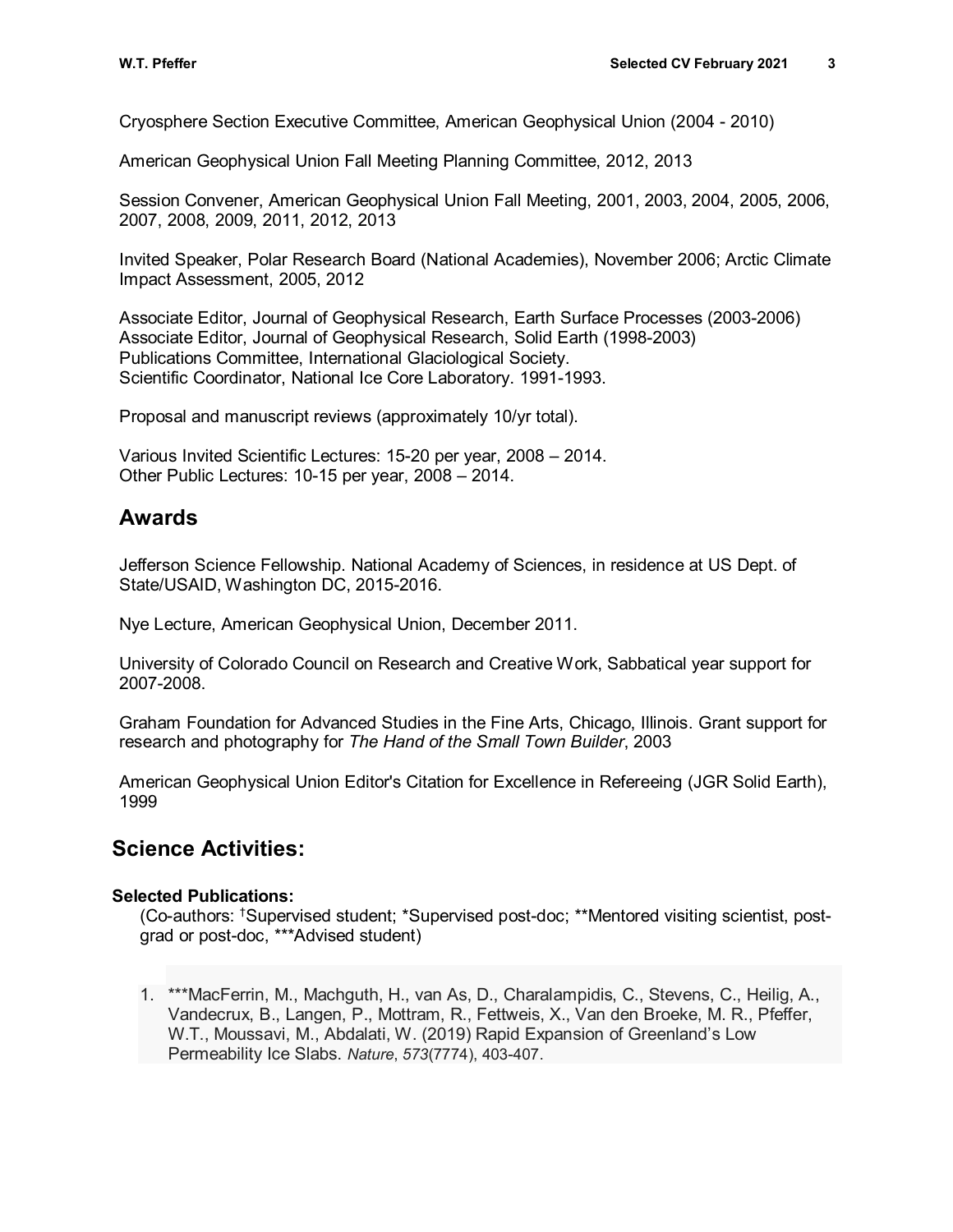- 2. Machguth, H., Box, J. E., Fausto, R. S., & Pfeffer, W. T. (2018). Melt Water Retention Processes in Snow and Firn on Ice Sheets and Glaciers: Observations and Modelling. **Frontiers in Earth Science**, 6, 105.
- 3. Bahr† , D. B., W. T. Pfeffer (2016), Crossover Scaling Phenomena for Glaciers and Ice Caps, **Journal of Glaciology,** 62(232), pp. 299-309. doi:10.11017/jog2-16.6
- 4. Bahr†, D. B., W. T. Pfeffer, and G. Kaser (2015), A Review of Volume‐Area Scaling of Glaciers, **Reviews of Geophysics**, 52, doi[:10.1002/2014RG000470.](http://dx.doi.org/10.1002/2014RG000470)
- 5. Bahr† , D.B., W.T. Pfeffer, and G. Kaser. (2014) Glacier volume estimation as an ill-posed inversion. **Journal of Glaciology**, 60(223), doi: 10.3189/2014JoG14J062
- 6. Arcone, S., Campbell, S., & Pfeffer, W.T. (2014). GPR profiles of glacial till and its transition to bedrock: interpretation of water content, depth and signal loss from diffractions. **Journal of Environmental and Engineering Geophysics**, 19(4), 207-228.
- 7. Pfeffer, W.T., A.A. Arendt; A. Bliss; T. Bolch; J.G. Cogley; A.S. Gardner; J-O Hagen; R. Hock; G. Kaser; C. Kleinholz; E.S.Miles; G. Moholdt; N.Mölg; F.Paul; V. Radić; P. Rastner; B.H. Raup<sup>†</sup>; J. Rich; M.J. Sharp; and the Randolph Consortium. (2014) The Randolph Glacier Inventory: A globally complete inventory of glaciers. **Journal of Glaciology**.
- 8. Gregory, J.M., J.A. Church, P.U. Clark, A.J. Payne, M.A. Merrifield, R.S. Nerem, P.D. Nunn, W.T. Pfeffer, D. Stammer, (2014). Comment on "Expert assessment of sea-level rise by AD 2100 and AD 2300", by Horton et al. (2014), **Quat. Sci. Rev**., 97 pp. 193-194, 10.1016/j.quascirev.2014.05.24
- 9. Straneo, F., P. Heimbach, O. Sergienko, G. Hamilton, G. Catania, S. Griffies, R. Hallberg, A. Jenkins, I. Joughin, R. Motyka, W.T. Pfeffer, S.F. Price, E. Rignot, T. Scambos, M. Truffer, A. Vieli, (2013). **Bull. Amer. Met. Soc**. 94(8), pp. 1131-1144, DOI 10.1175/BAMS-D-12-00100.1
- 10. Church, J.A., P.U. Clark, A. Cazenave, J.M. Gregory, S. Jevrejeva, A. Levermann, M.A. Merrifield, G.A. Milne, R.S. Nerem, P.D. Nunn, A.J. Payne, W. T. Pfeffer, D. Stammer, A.S. Unnikrishnan, (2013). Sea Level Rise by 2100. **Science**, 342(6165), p. 1445-1445.
- 11. Welty†, E. Z., Bartholomaus, T. C., O'Neel†, S., & Pfeffer, W. T. (2013). Instruments and Methods Cameras as clocks. *Journal of Glaciology*, *59*(214), 275.
- 12. Gardner, A. S., G. Moholdt, J. G. Cogley, B. Wouters, A. A. Arendt, J. Wahr, E. Berthier, R. Hock, W. T. Pfeffer, G. Kaser, S. R. M. Ligtenberg, T. Bolch, M. J. Sharp, J. O. Hagen, M. R. van den Broeke & F. Paul, A Reconciled Estimate of Glacier Contributions to Sea Level Rise: 2003 to 2009. **Science**, 340, 852-857, 2013
- 13. Jacob, T; J. Wahr; W.T. Pfeffer, and S. Swenson, Recent contributions of glaciers and ice caps to sea level rise, **Nature**, doi:10.1038/nature10847, 2012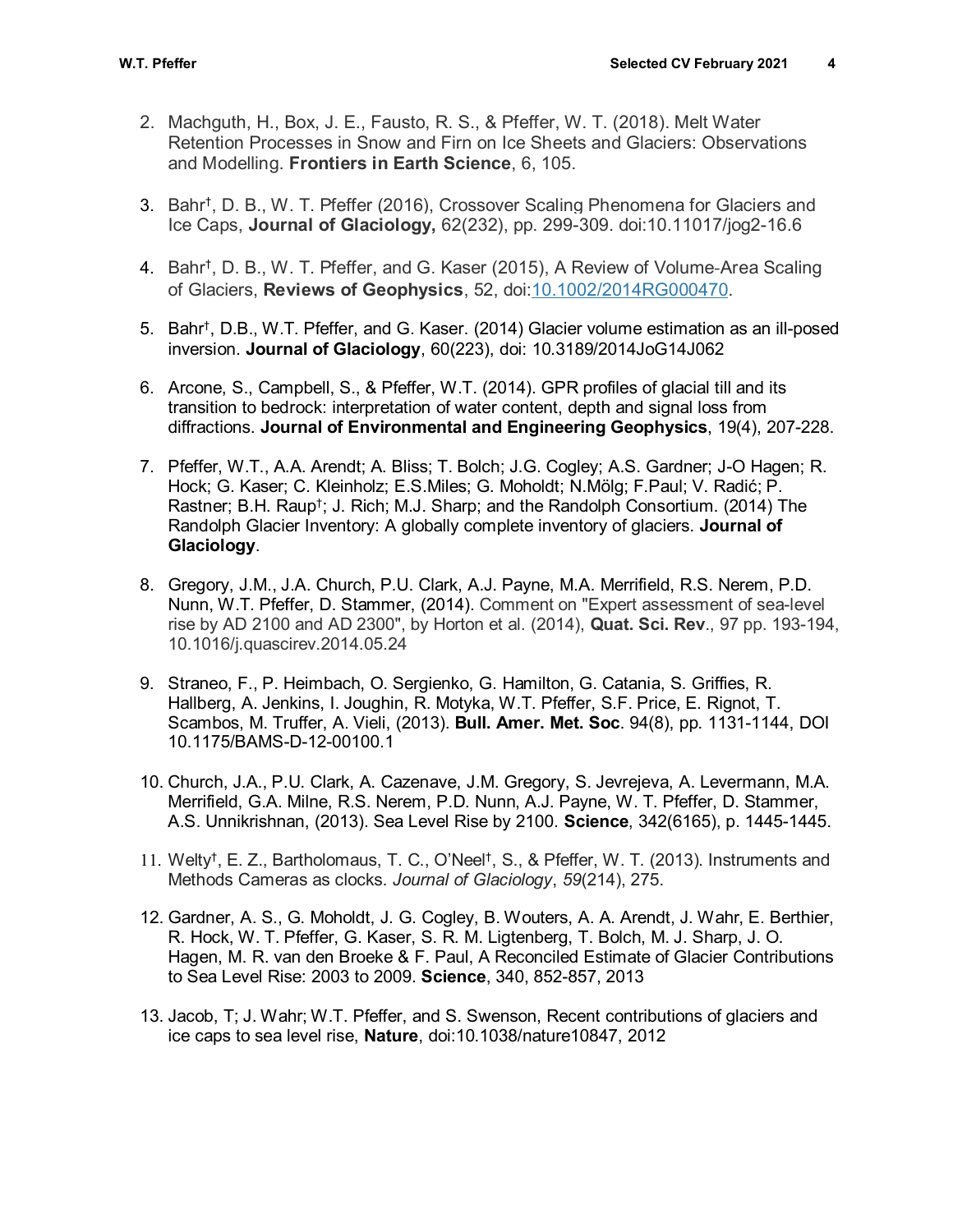- 14. Harper, J.T.\*, N.F. Humphrey, J. Brown, J, and X. Fettweis, Greenland ice-sheet contribution to sea-level rise buffered by meltwater storage in firn, **Nature Geosciences**, doi:10.1038/nature11566, 2012
- 15. Humphrey, N. F., J. T. Harper\*, and W. T. Pfeffer, Thermal Tracking of Meltwater Retention In Greenland's Accumulation Area, **Journal of Geophysical Research***,* 117, F1, doi:10.1029/2011JF002083, 2012
- 16. Brown, J., Bradford, J., Harper\*, J., [W. Tad Pfeffer,](http://instaar.colorado.edu/people/w-tad-pfeffer/) Humphrey, N., Mosley-Thompson, E., Georadar-derived estimates of firn density in the percolation zone, western Greenland ice sheet. **Journal of Geophysical Research - Earth Surface**, 117: F01011. doi:10.1029/2011JF002089, 2012
- 17. McNabb, R.W.; R. Hock; S. O'Neel†; L.A. Rasmussen; Y. Ahn; M. Braun; H. Conway; S. Herreid; I. Joughin; W.T. Pfeffer, B. Smith; and M. Truffer, Using Surface Velocities to Calculate Ice Thickness and Bed Topography: A Case Study at Columbia Glacier, Alaska," **Journal of Glaciology***,* Vol 58 No 212, doi: 10.3189/2012JoG11j249
- 18. Colgan et al, Monte Carlo ice flow modeling projects a new stable configuration for Columbia Glacier, Alaska, by c. 2020, **The Cryosphere Discussions**, 6, 1395-1409, doi: 10.5194/tc-6-1395-2012
- 19. National Research Council, Sea-Level Rise for the Coasts of California, Oregon, and Washington: Past, Present, and Future, **The National Academies Press**, Washington, D.C., 2012
- 20. Pfeffer, W.T., Adaptation to a Non-steady Coastal Environment: Designing Infrastructure in a Non-Steady World, **The International Journal of the Constructed Environment**, V 2, No. 3, pp. 81-92, 2012
- 21. Winkler, M, W.T. Pfeffer, and K. Hanke, Kilimanjaro Ice Cliff Monitoring with Close Range Photogrammetry. *International Archives of the Photogrammetry, Remote Sensing and Spatial Information Sciences,* Volume XXXIX-B5, 2012
- 22. Arcone, S. A., and Pfeffer, W. T., 2012, GPR profiles of partially to completely unstratified geologic formations: **Proc. 14th Inter. Conf. on Ground Penetrating Radar**, IEEE Conf. Pub. DOI: 10.1109/IGPR.2012.6254823, 7–12.
- 23. Pfeffer, W.T., [Land Ice and Sea Level Rise: A Thirty-Year Perspective,](http://www.tos.org/oceanography/archive/24-2_pfeffer.html) **Oceanography** 24(2): 94–111, http://dx.doi.org/10.5670/oceanog.2011.30, 2011
- 24. Sharp, M., M. Ananicheva, A. Arendt, J-O Hagen, R. Hock, E. Josberger, R. Dan Moore, W. Tad Pfeffer, and G.J. Wolken, Mountain Glaciers and Ice Caps: **Snow, Water, Ice and Permafrost in the Arctic (SWIPA), Arctic Monitoring and Assessment Program (AMAP)**. Oslo. 149 ms. 2011
- 25. Winkler, M, G. Kaser; N. J. Culler; T. Mölg; D.R. Hardy; W.T. Pfeffer, Land-based ice cliffs: Focus on Kilimanjaro. **Erkunde**, 64(2), pp. 179-193, 2010.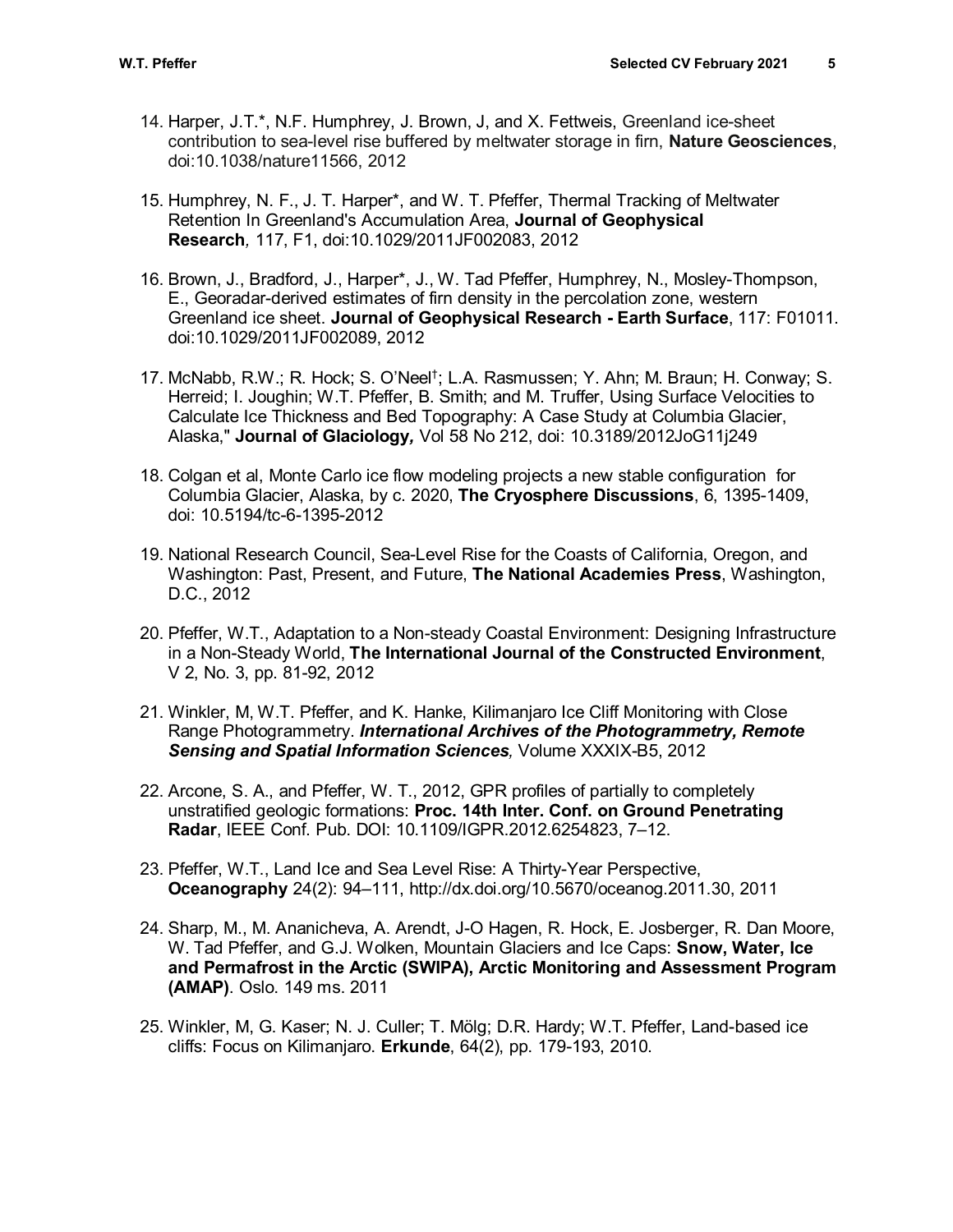- 26. Walter<sup>t</sup>, F.; S. O'Neel<sup>†</sup>, D. McNamara, W.T. Pfeffer; J. Bassis, H.A. Fricker, Iceberg Calving During Transition from Grounded to Floating Ice, Columbia Glacier, Alaska, **Geophysical Research Letters**, Vol. 37, L15501, doi:10.1029/2010GL043201, 2010
- 27. Haugen† , B.D.; T.A. Scambos; W.T. Pfeffer; and R.S. Anderson. Twentieth-Century Changes in the Thickness and Extent of Arapaho Glacier, Front Range, Colorado. **Arctic, Antarctic, and Alpine Research**, 2(2), p. 198-209, 2010
- 28. Pfeffer, W.T., People and Place in the Far North: The Vision of Life, Community, and Change in the Circumpolar Arctic, and its Public Perception. in *Images of the North: Histories-Identities-Ideas,* (S. Jakobsen, Ed), **Studia Imagologica** No. 14, Amsterdam, 2009
- 29. Owen LA, Thackray GD, Anderson RS, Briner J, Kaufman D, Roe G, Pfeffer W, Yi C. 2008a. Integrated mountain glacier research: current status, priorities and future prospects. **Geomorphology**, V. 103, Issue 2, 15 January 2009, pg. 158-171
- 30. Fudge, T. J., J. T. Harper, N. F. Humphrey, and W. T. Pfeffer (2009), Rapid Glacier Sliding, Reverse Ice Motion, and Subglacial Water Pressure During an Autumn Rainstorm**, Annals of Glaciology**, 50(51), 1-9.
- 31. Pfeffer, W.T., J.T. Harper\*, and S. O'Neel l †, Kinematic constraints on glacier contributions to 21st-Century sea-level rise. **Science** 321, 1340 (2008); DOI: 10.1126/science. 1159099. (2008)
- 32. O'Neel† S. and W.T. Pfeffer, Source mechanics for monochromatic icequakes produced during iceberg calving at Columbia Glacier, AK, **Geophysical Research Letters**, VOL. 34, L22502, doi:10.1029/2007GL031370. (2007)
- 33. Pfeffer, W.T., A Simple Mechanism for Irreversible Tidewater Glacier Retreat, *J.* **Journal of Geophysical Research Earth Surface**, Vol. 112, No. F3, F03S2 10.1029/2006JF000590, 2007
- 34. O'Neel† S., Marshall†, H., McNamara, D., and Pfeffer, W.T., Detection and analysis of icequakes at Columbia glacier, AK , **Journal of Geophysical Research Earth Surface**, Vol. 112, No. F2, F03S23 10.1029/2006JF000531, 2007
- 35. Harper\*, J.T., N.F. Humphrey, W.T. Pfeffer, and B. Lazar† , Two Modes of Accelerated Glacier Sliding related to Water, **Geophysical Research Letters** Vol. 34, L12503, doi:1029/2007GL030233, 2007
- 36. Meier, M.F., M. B. Dyurgerov, U. K. Rick† , S. O'Neel† , W. T. Pfeffer, R. S. Anderson, S. P. Anderson, and A. F. Glazovsky, Glaciers Dominate Eustatic Sea-Level Rise in the 21st Century, **Science** 24 August 2007: 1064-1067.
- 37. Fudge\*\*\*, T.J., J. T. Harper\*, N. F. Humphrey, and W. T. Pfeffer, Diurnal Water Pressure Fluctuations: Timing and Pattern of Termination Below Bench Glacier, Alaska. **Annals of Glaciology**, 40, pp. 102-106, 2005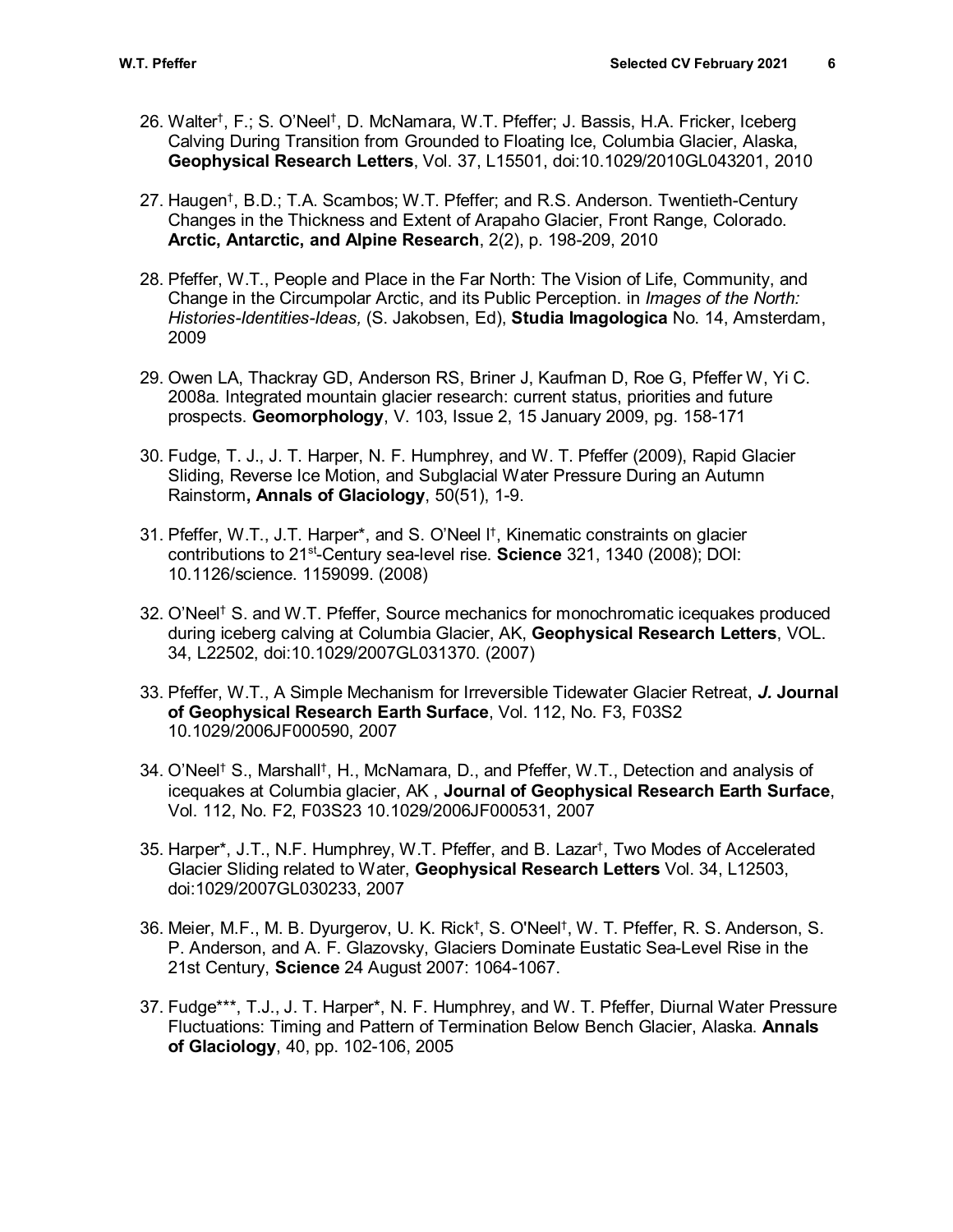- 38. Harper\*, J.T., N. F. Humphrey, W. T. Pfeffer, T.J. Fudge\*\*\*, S. O'Neel<sup>†</sup>, Evolution of Subglacial Water Pressure along a Glacier's Length. **Annals of Glaciology***,* 40, pp. 31- 36, 2005.
- 39. O'Neel† , S., W.T. Pfeffer, R.M. Krimmel, and M.F. Meier, Force Balance Analysis at Columbia Glacier, Alaska, During its Rapid Retreat. **Journal of Geophysical Research Earth Surface**, V. 110, F03012, doi: 10.1029/2005JF000292, 2005
- 40. Harper\*, J.T., N.F. Humphrey, and W.T. Pfeffer, Three-dimensional deformation measured in an Alaskan glacier, **Science** *(281),* 1340-1342, 1998.
- 41. Pfeffer, W.T., and N.F. Humphrey, Formation of ice layers by infiltration and refreezing of meltwater, **Annals of Glaciology** *(26),* 83-91, 1998
- 42. Bahr\*\*\*, D.B., W.T. Pfeffer, C. Sassolas\*\*, and M.F. Meier, Response time of glaciers as a function of size and mass balance: I. Theory, **Journal of Geophysical Research** 103(B5), 9777-9782, 1998.
- 43. Pfeffer, W.T., D.B. Bahr\*\*\*, C. Sassolas\*\*, and M.F. Meier, Response time of Glaciers as a function of size and mass balance: II: Numerical experiments, **Journal of Geophysical Research**, 103(B5)*,* 9783-9789, 1998.
- 44. Pfeffer, W.T. and N.F. Humphrey, Determination of timing and location of water movement and ice layer formation by temperature measurements in subfreezing snow. **Journal of Glaciology,** *42(141)*, 292-304. 1996
- 45. Sassolas\*\*, C., W.T. Pfeffer, and B. Amadei, Stress interaction between multiple crevasses in glacier ice. **Cold Regions Science and Technology** (24), 107-116. 1996
- 46. Bahr\*\*\*, D. B., W. T. Pfeffer, and M. F. Meier. Theoretical limits to englacial stress calculations, **Journal of Glaciology***, 40(136),* 509-518. 1995.
- 47. Braithwaite, R.J., M. Laternser, and W. T. Pfeffer. Variations of Near-Surface Firn Density in the Lower Accumulation Area of the Greenland Ice Sheet, Pakitsoq, West Greenland. **Journal of Glaciology***, 40(136)*, 477-485. 1995
- 48. Pfeffer, W. T., M. F. Meier, and T.H. Illangasekare, Retention of Greenland Runoff by Refreezing: Implications for Projected Future Sea-level Change, **Journal of Geophysical Research** *96(C12)*, 22,117-22,124, 1991
- 49. Pfeffer, W.T., T.H. Illangasekare, and M.F. Meier, Analysis and Modeling of Meltwater Refreezing in Dry Snow. **Journal of Glaciology***,* 36(123), 238-246 1990.
- 50. Illangasekare, T.H., Walter, R.J., M.F. Meier, and Pfeffer, W.T., Modeling of Meltwater Infiltration in Subfreezing Snow. **Water Resources Research** *26(5)*, 1001-1012, May, 1990.